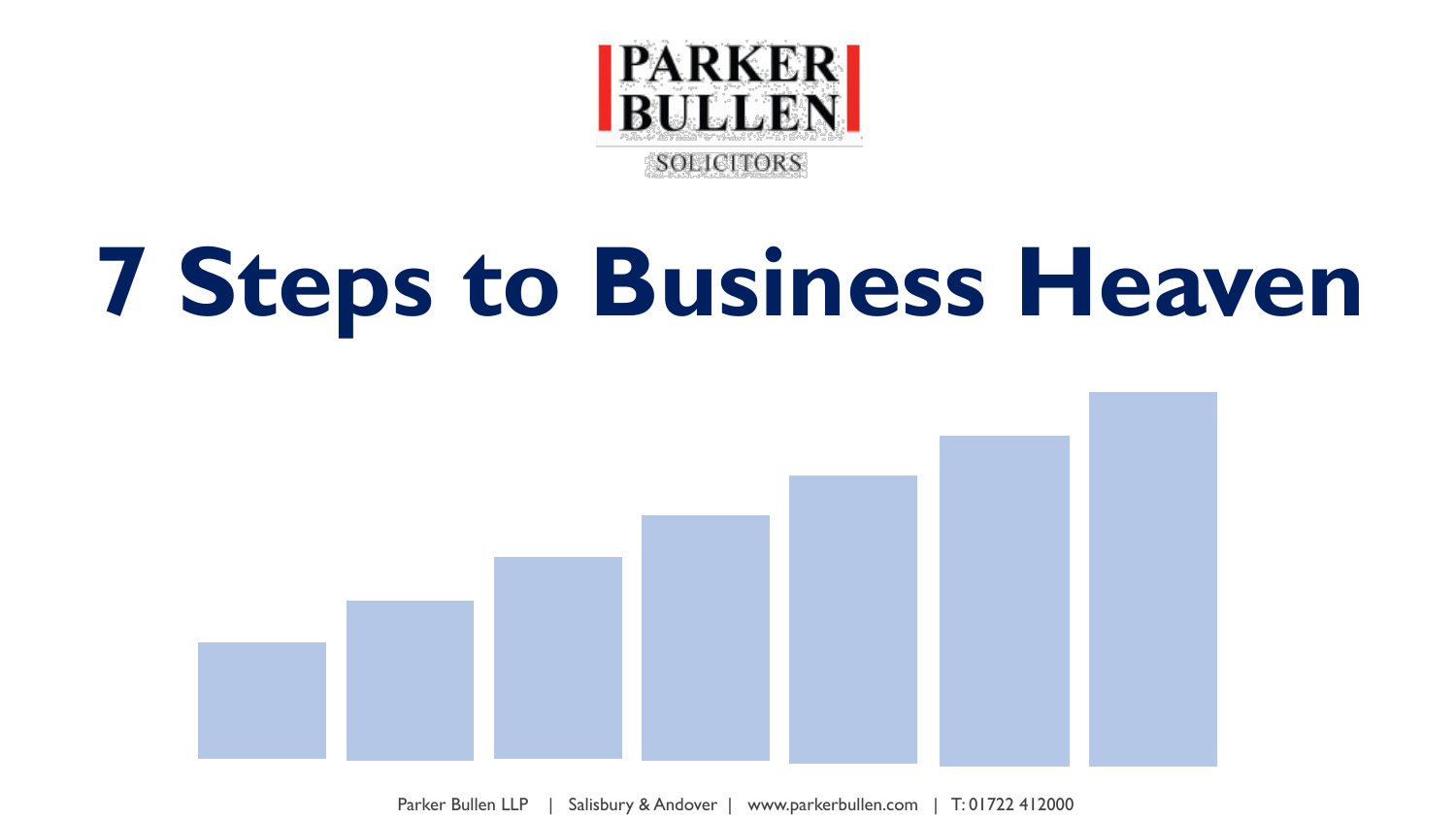

## Step 1: Exploring Objectives, Preparation

- Understanding your objectives
- Heads of Terms / Letter of Intent
- Dealing with:
	- Freehold & Leasehold property
	- Intellectual property
	- Litigation
	- Employees

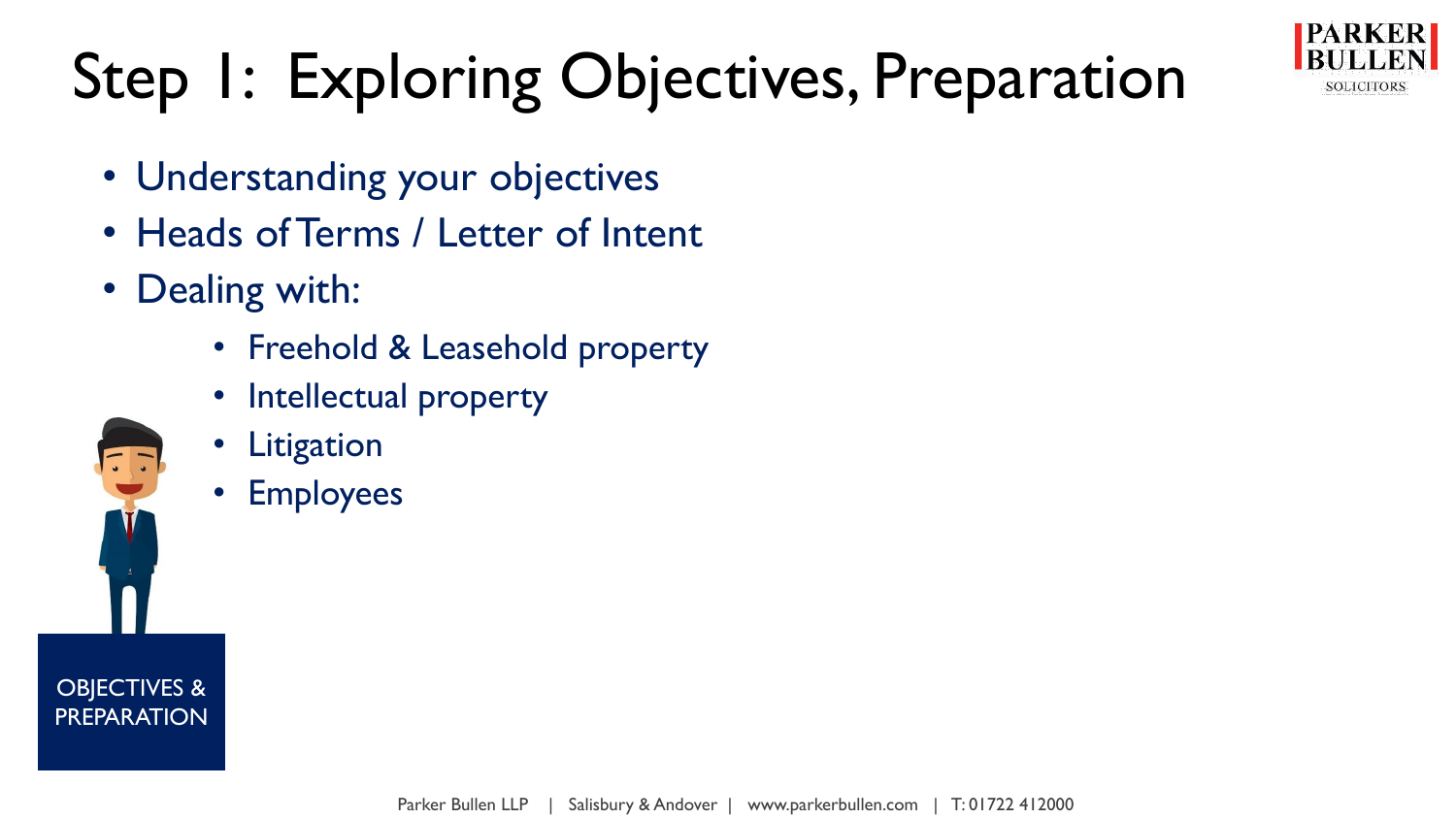### Step 2: Finance, Pricing & Marketing

- Financial paperwork
- Business valuation



- Engaging an agent
- Dealing with confidentiality

**PARKER** 

**SOLICITORS** 

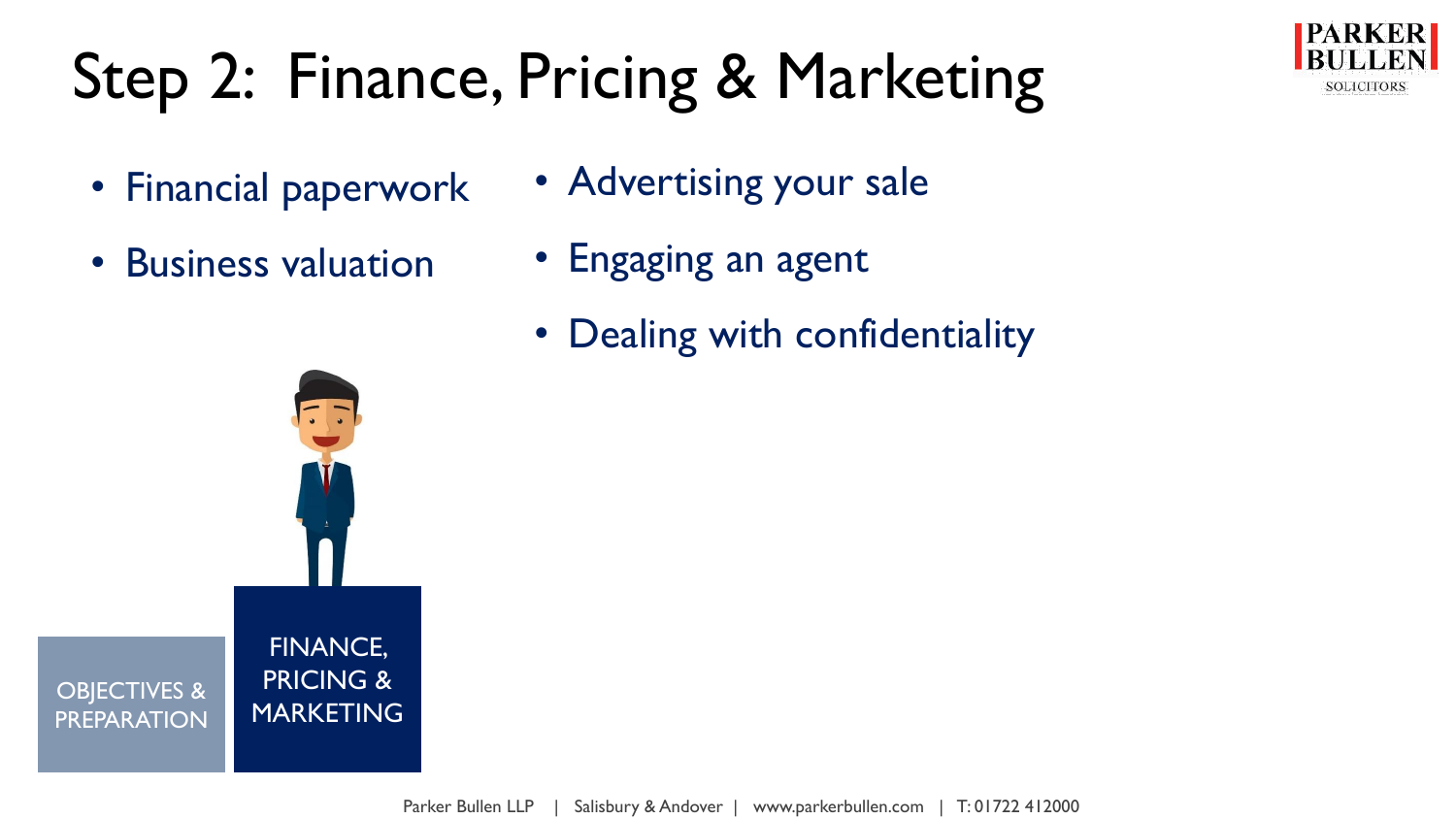### Step 3: Due Diligence



• Buyer & Seller Due Diligence

FINANCE,

PRICING &

**MARKETING** 

- Financial
- Legal

OBJECTIVES & **PREPARATION** 

• Commercial

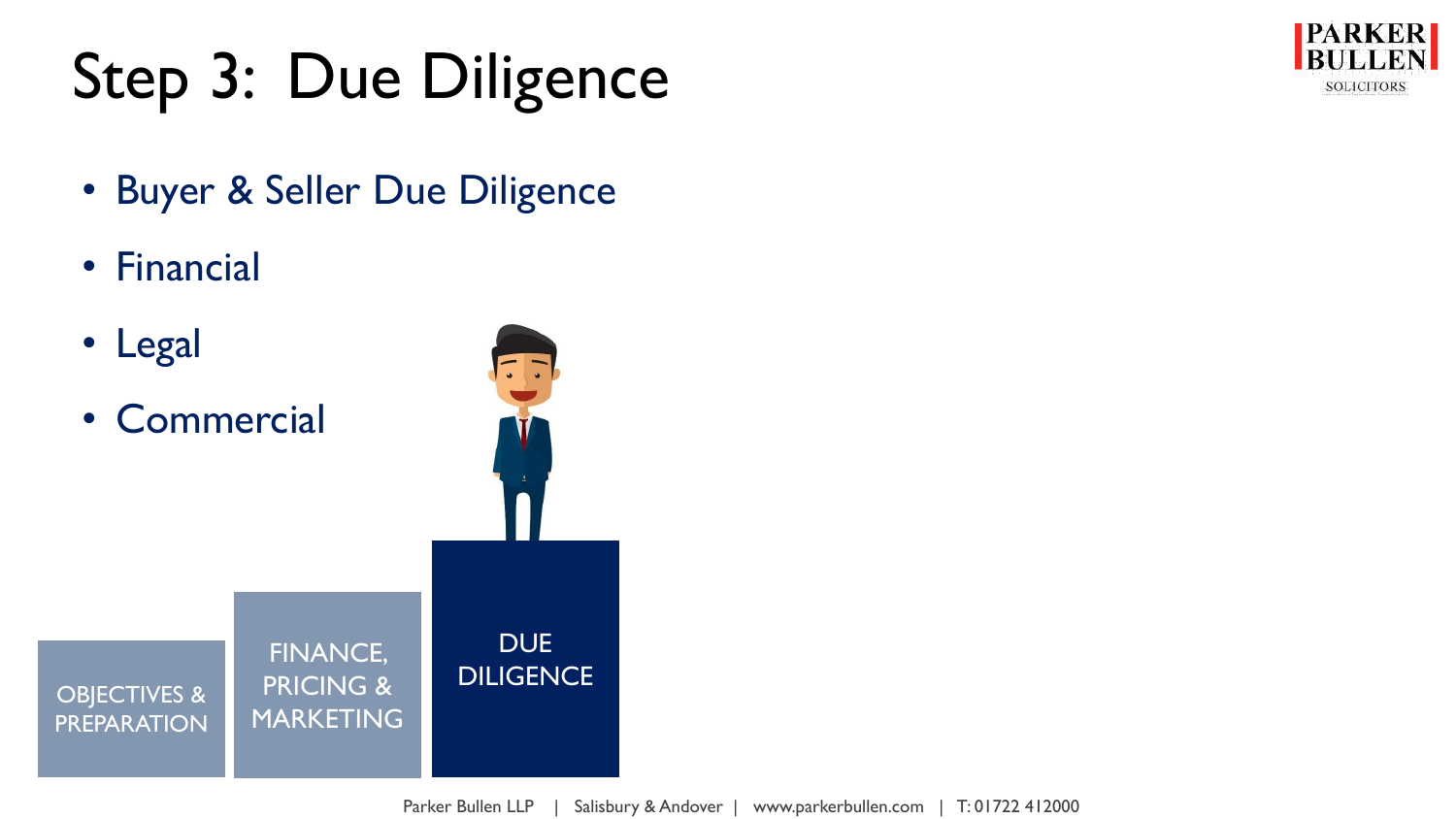#### Step 4: Disclosure

**PARKER BULLEN SOLICITORS** 

- Buyer & Seller disclosure
- Risk limitation
- Reduce exposure
- Disclosure letter

OBJECTIVES & **PREPARATION** FINANCE, PRICING & **MARKETING DUE DILIGENCE DISCLOSURE**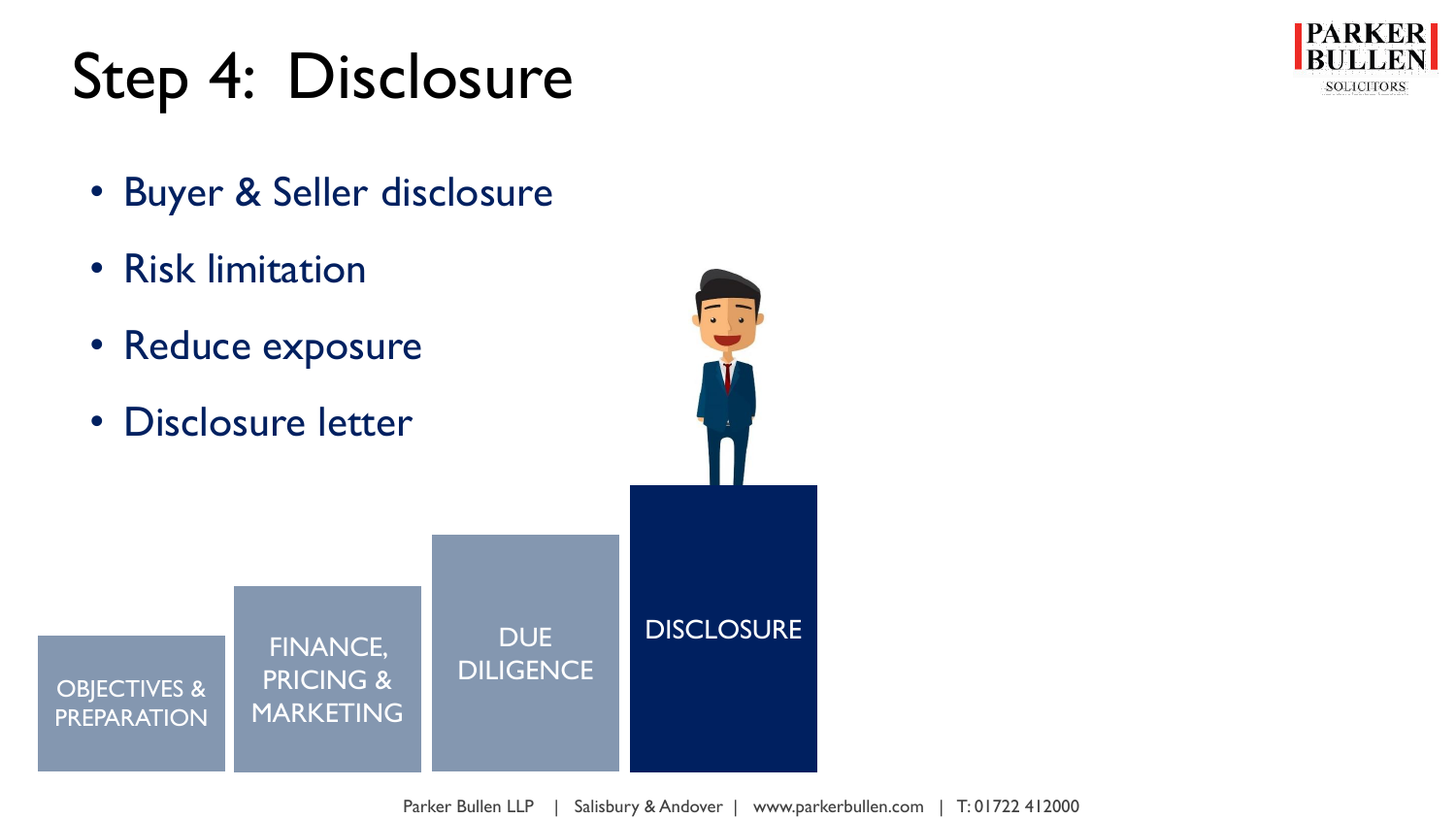### Step 5: Negotiation

• Correspondence between buyer and seller

**DUE** 

**DILIGENCE** 

• Lawyers and accountants are key

FINANCE,

PRICING &

**MARKETING** 

• Tactics of negotiation

OBJECTIVES & PREPARATION





Parker Bullen LLP | Salisbury & Andover | www.parkerbullen.com | T: 01722 412000

**DISCLOSURE**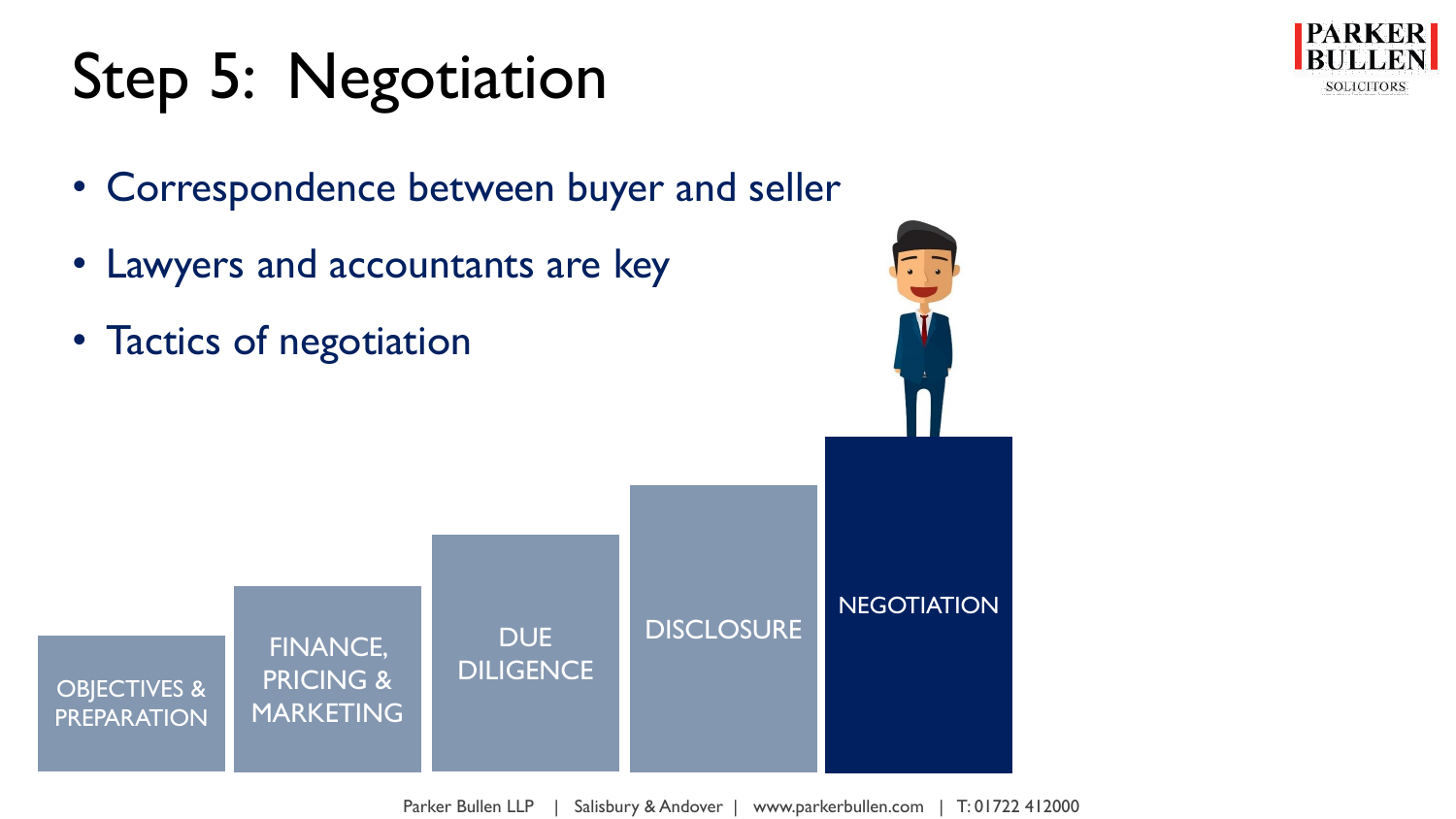#### Step 6: The Contract

- An agreement for a…
	- Share Sale & Purchase; or
	- Business Sale & Purchase; or
	- Asset Sale & Purchase
- Legal point of no return

FINANCE,

**DUE** 

**DILIGENCE** 

PRICING &

**MARKETING** 

• Conditionality

OBJECTIVES & PREPARATION **DISCLOSURE NEGOTIATION CONTRACT** 

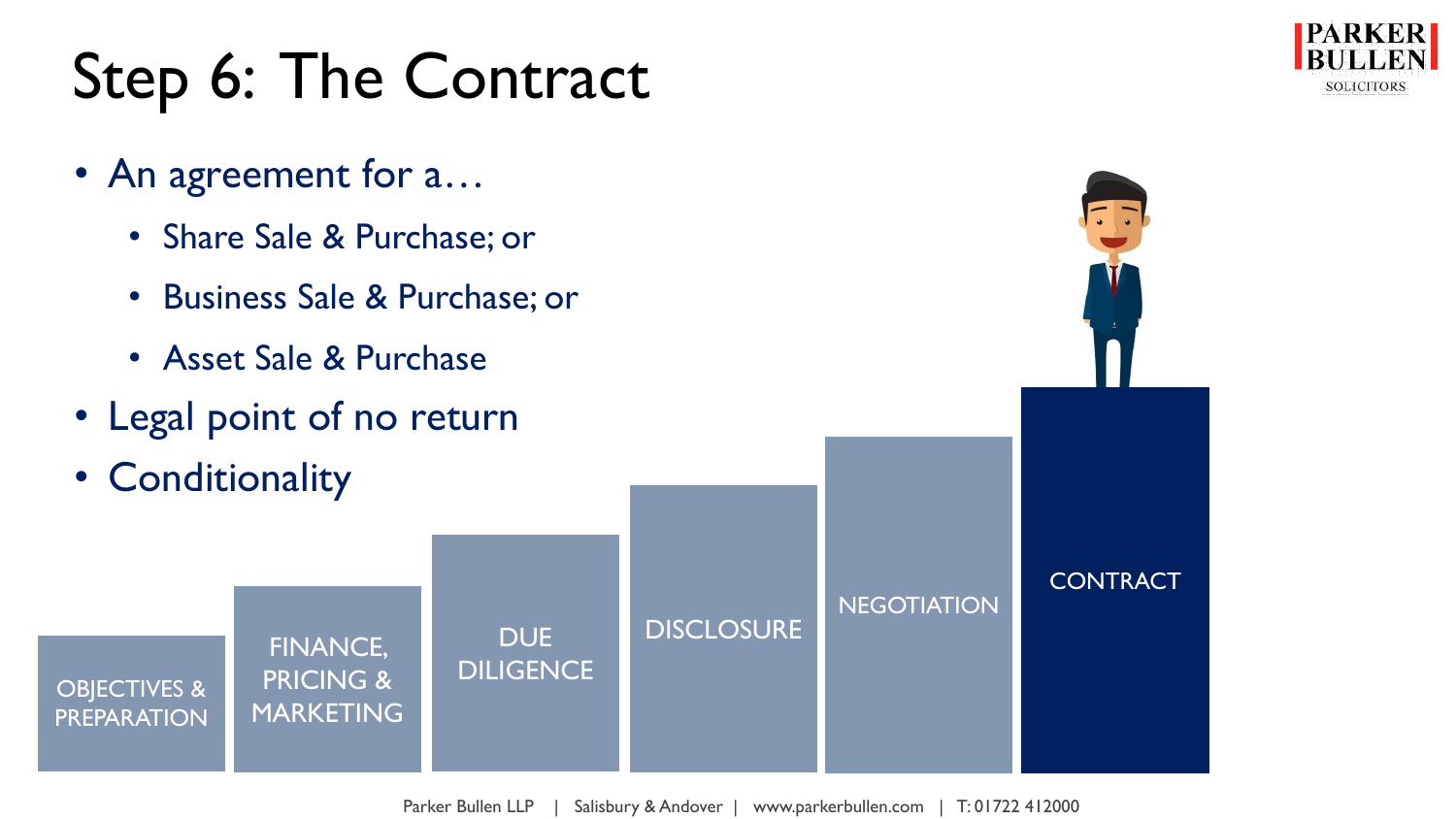#### Step 7: Completion!

- Gap between exchange and completion?
- Transfer of money
	- Other consideration e.g. share for share?
	- Earn outs or similar
- Consultancy for retiring owners/directors
- Post completion matters